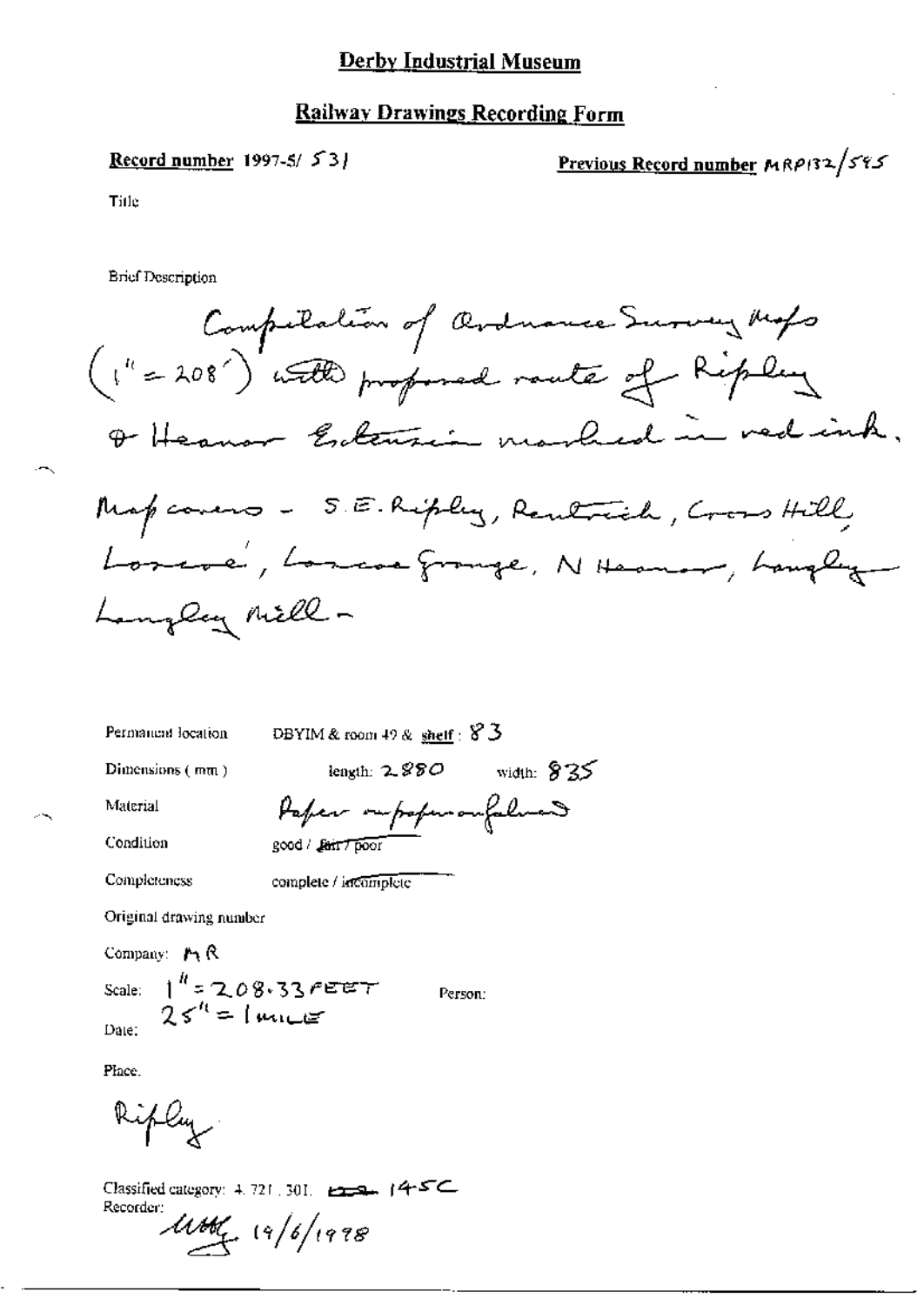#### **Railway Drawings Recording Form**

Record number 1997-5/ $5/$  19.1

Previous Record number MRP132/583

Title

 $M, R$ 

RIPLEY & HEANOR EXT" RAILWAY Nº 2

**Brief Description** 

Contract restar alower proposed trail gradient and exerting land profile.<br>for 3 m 47 craws.

Permanent location

DBYIM & room 49 & shelf: \$3

Dimensions (mm)

length:  $(980 \twidth. 660$ 

 $,483$ 

Material

Condition

pofer on folocc good / fair 4poor

Completeness

complete / incomplete

Original drawing number

Company: MR

Scale HeRIZ :  $1'' = 3.156$  CHAINS<br>
VERT,  $1'' = 25$ FEET Person:

Date:

Place:

Ripley/Heamon

Classified category: 4-721 .301, +=== /4-5C. Recorder:  $\ell M_{\rm T}$  12/6/1998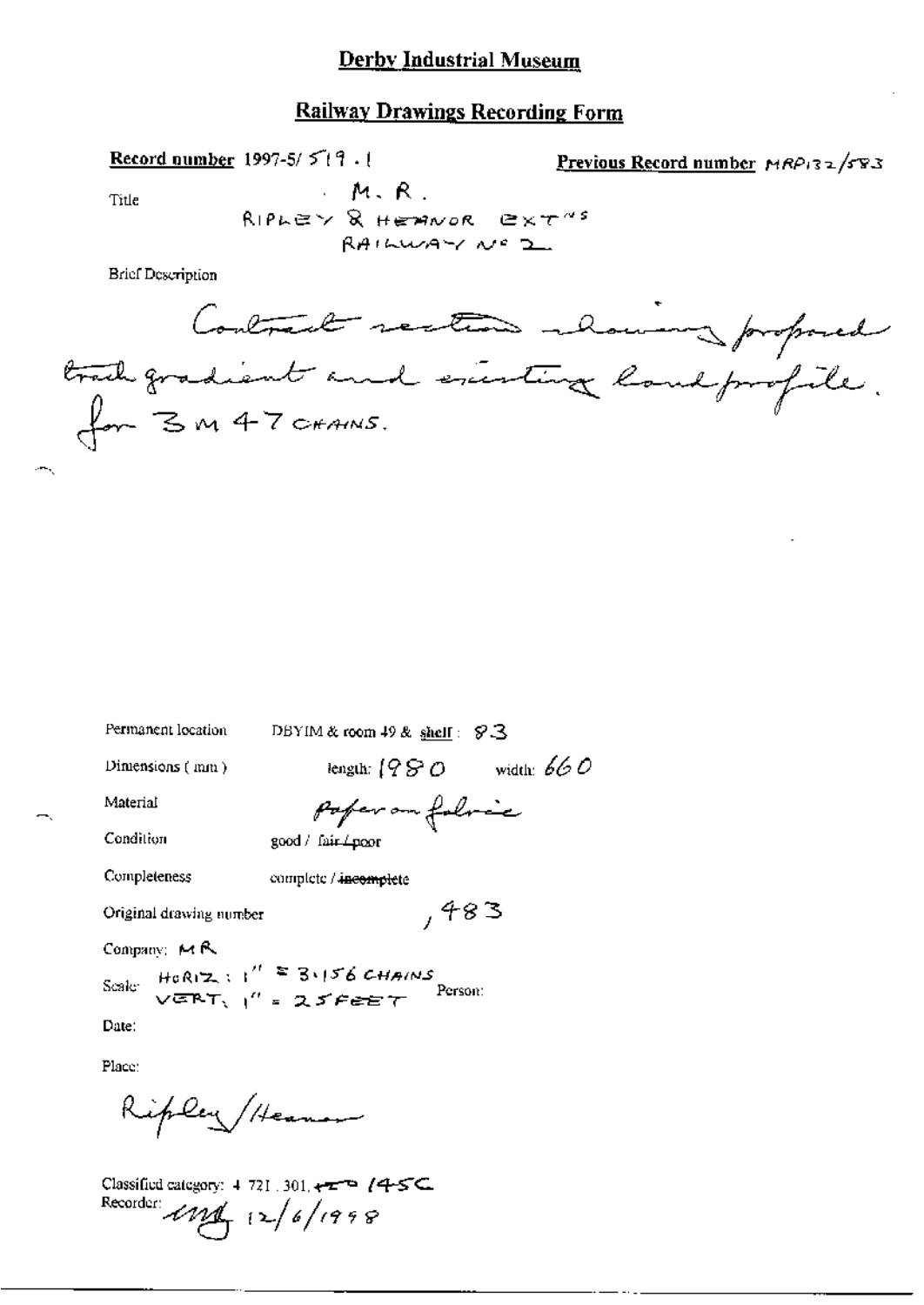#### **Railway Drawings Recording Form**

Record number 1997-5/ $5(9.2$ 

Previous Record number MAP BZ/583

Title

**Brief Description** 

Contract rection recoving proposed brack gradient and existing land profile for In 14 corrects. Remaining plan concelled

Permanent location

DBYIM & room 49 & shelf:  $\&$  3

poper on follow

 $,483$ 

Dimensions (mm)

length:  $2270$  width:  $665$ 

Material

Condition

good / fair / poor =

Completeness complete / incomplete-

Original drawing number

Company  $M R$ 

Scale: HORIZI 1" = 3.156 CHAMS Person:

Date:

Place:

Riply / Heaven

Classified category: 4-721-301, 122-14-5C Recorder:  $unq12/6/1998$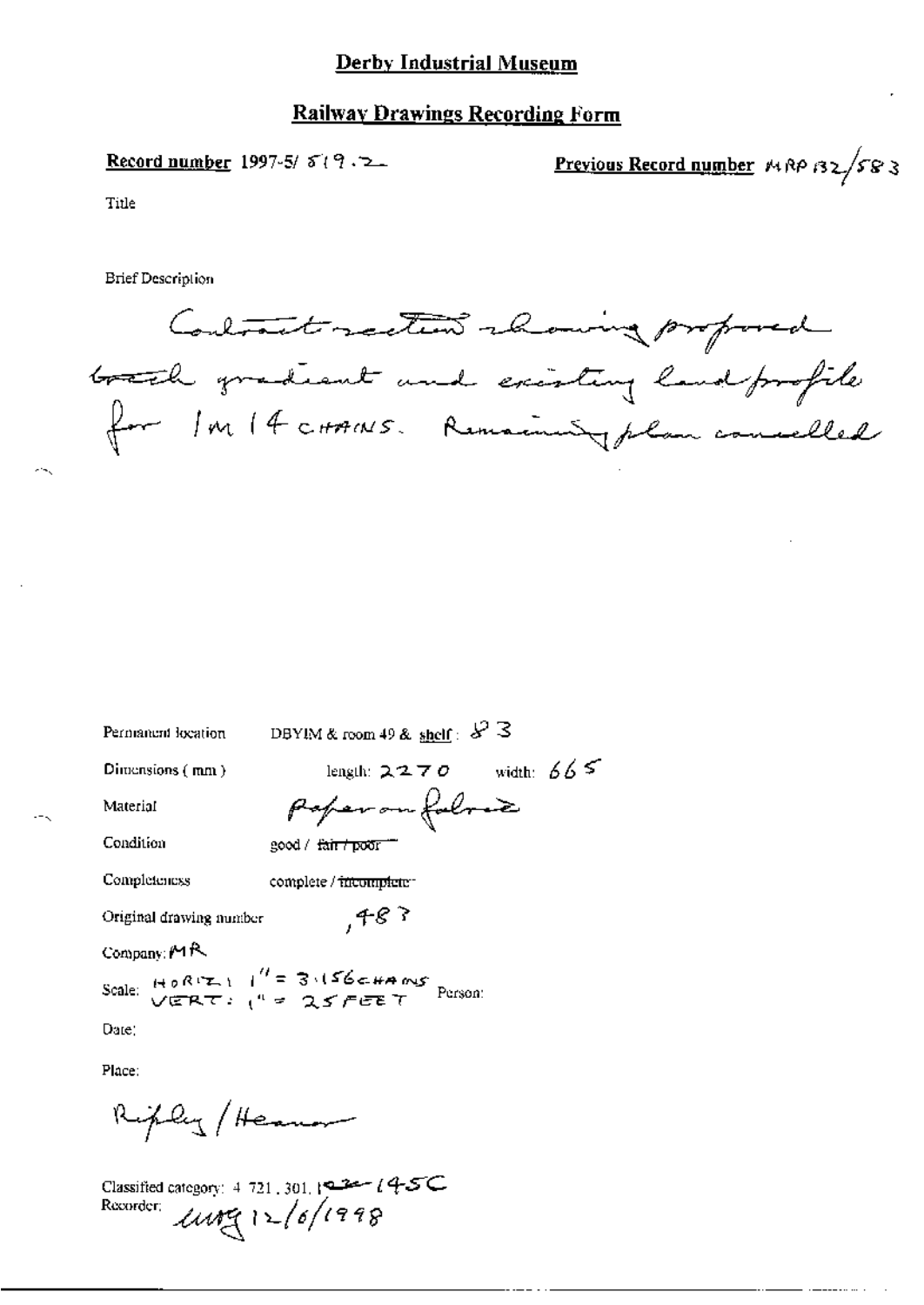#### **Railway Drawings Recording Form**

Previous Record number  $F(RP/32/7/9)$ Record number 1997-5/692 MIOLAND AAILWAY Title HEANOR BRANCH EXTENSION PLAN **Brief Description** Plan chairing proposed racte of line between Ripley Branch and Heaven Brench, Centre line of route shown will professed baundaries, red inh Plan shows excenting rail, roads, buildings materiaunas a land features. Country of Country of Landonnis; Trustees of Riply Manarial Rights. Revettugh Wood. Joseph Starland. William Peach. Thomas Nadauld Starbuck. Permanent location DBYIM & room 49 & shelf: 9 2 George Wooley. width: 665 Forefle utaley. Dimensions (mm) length:  $2570$ Henry Frotheringham Paperon folice Material Condition <sup>& Fh</sup>os<sup>H</sup><br>Richard & *Cluer*. good / fa<del>ir / poo</del>r Completeness complete / incomplete Facol Milward.  $,636$ Original drawing number Issue White. Company; M A George Brugh Gregory. Scale:  $1^4$  = 2  $\frac{1}{2}$  chains Person: Charles Clayton Date: 1876 Henry Gregory Place: John Hogy Herman Imperial - Cancalled Classified category: 4, 721, 301,  $4 + 5 =$ Recorder: across plan!  $\mathcal{U}\mathcal{U} \mathfrak{g}$  s/2/1999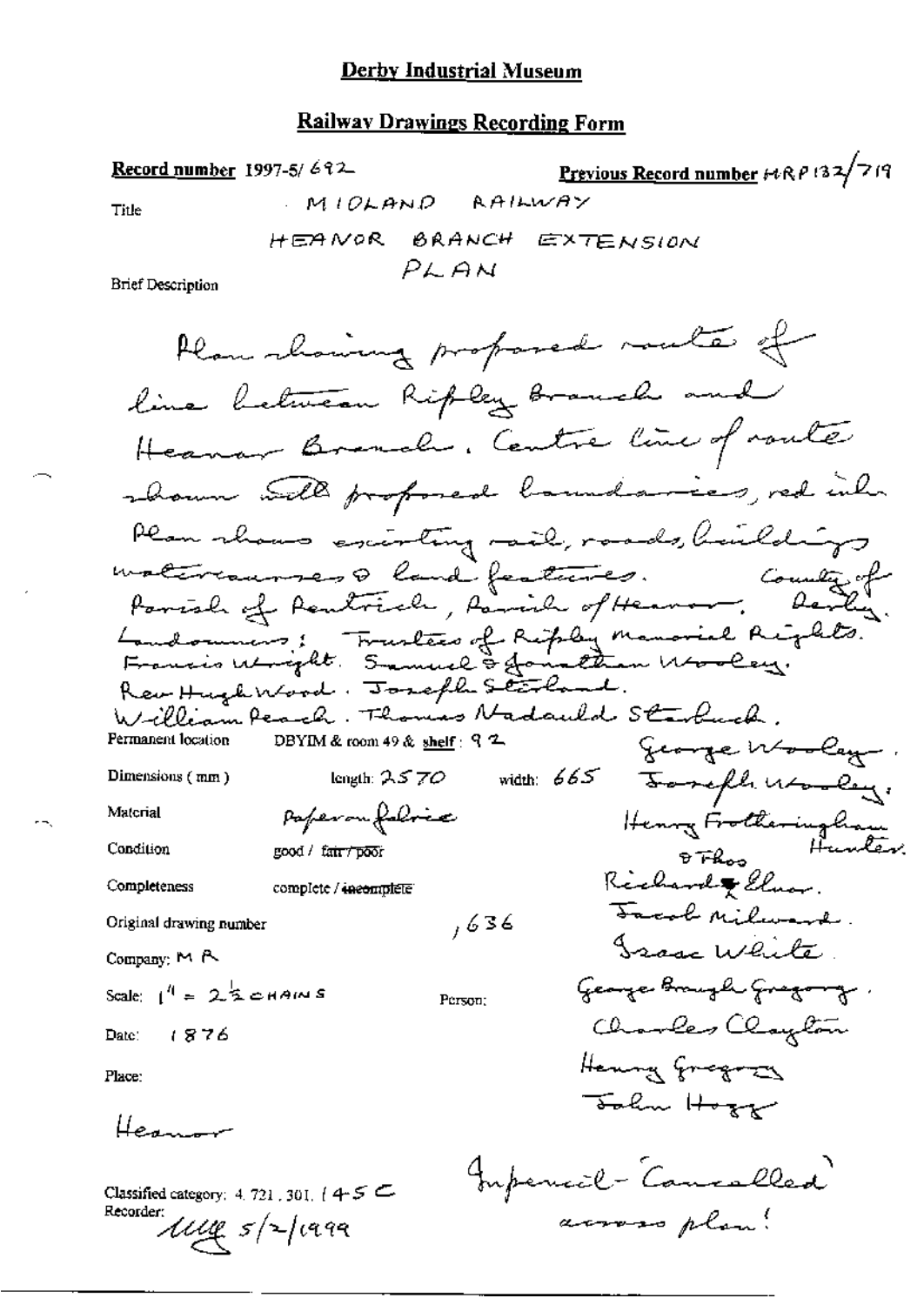## **Railway Drawings Recording Form**

### Record number 1997-5/ $458$

Previous Record number MRP132/507

Title

Heaven

**Brief Description** 



| Permanent location      | DBYIM & room 49 & shelf: $79$ |              |
|-------------------------|-------------------------------|--------------|
| Dimensions (mm)         | length: $990$                 | width: $585$ |
| Material                | Poper on foloce               |              |
| Condition               | good / farr poor              |              |
| Completeness            | complete / incomplete         |              |
| Original drawing number |                               | .554         |
| Company: $M$ R          |                               |              |
| Scale: $1'' = 40$ Ferry |                               | Person:      |
| Date:                   |                               |              |

Place:

 $He_{\pm}$ 

Classified category: 4, 721, 301, and 14-5 C. Recorder 1145 27/3/1998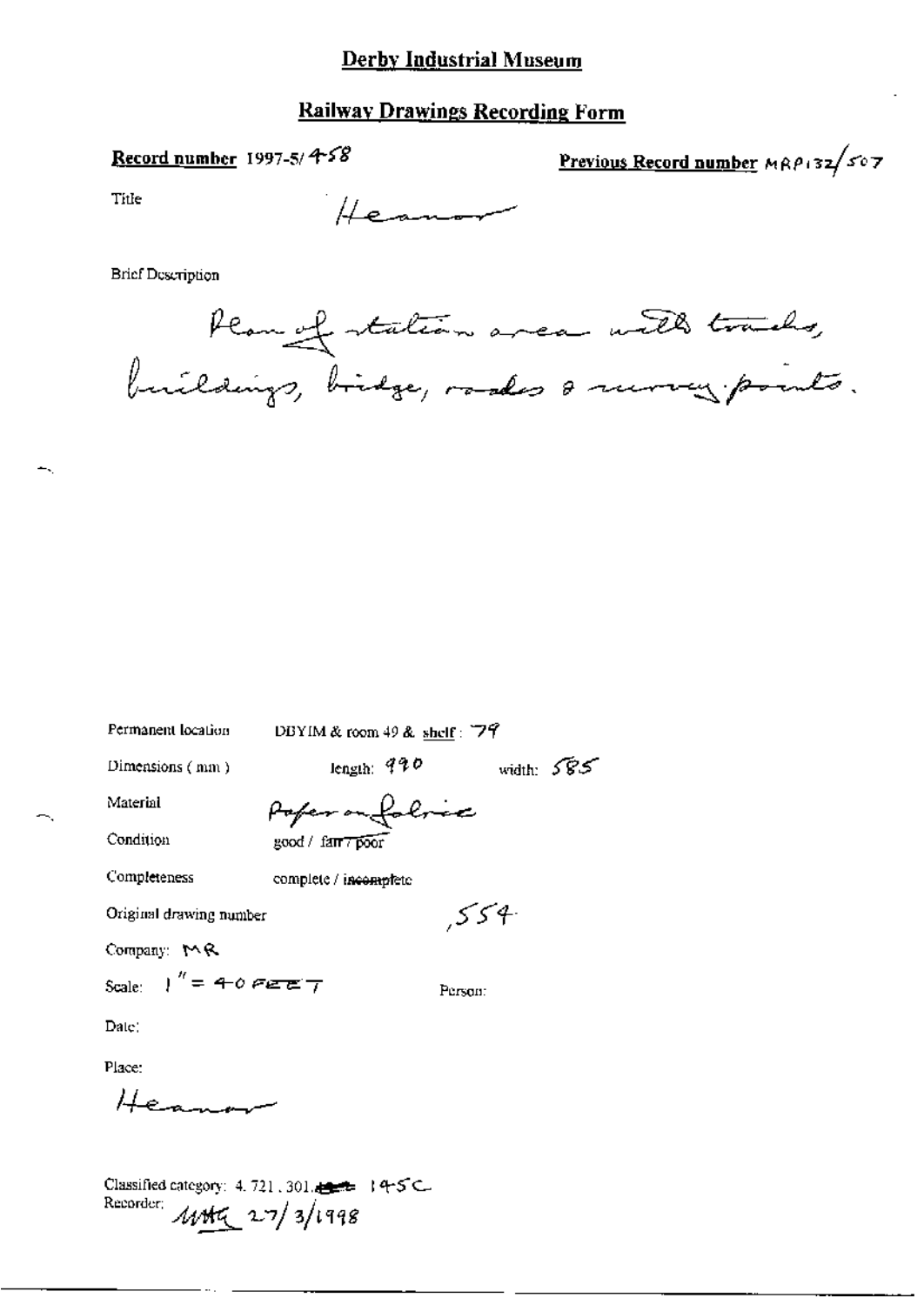Record number  $1971 - 384$   $\approx 706.8$  Previous Record number

 $C14$ 1494

Title

**Brief Description** 

Bridge centering

| Permanent location                                 | DBYIM & room $\frac{33}{60}$ shelf: |         |
|----------------------------------------------------|-------------------------------------|---------|
| Dimensions (mm)                                    | length:                             | width:  |
| Material                                           |                                     |         |
| Condition                                          | good / fair / poor                  |         |
| Completeness                                       | complete / incomplete               |         |
| Original drawing number                            |                                     |         |
| Company: MR                                        |                                     |         |
| Scale: $1'' = 2'$                                  |                                     | Person: |
| Date: 1911                                         |                                     |         |
| Place:                                             |                                     |         |
| Cross Hill                                         |                                     |         |
| Classified category: 4.721.301.   45C<br>Recorder: |                                     |         |

MISSING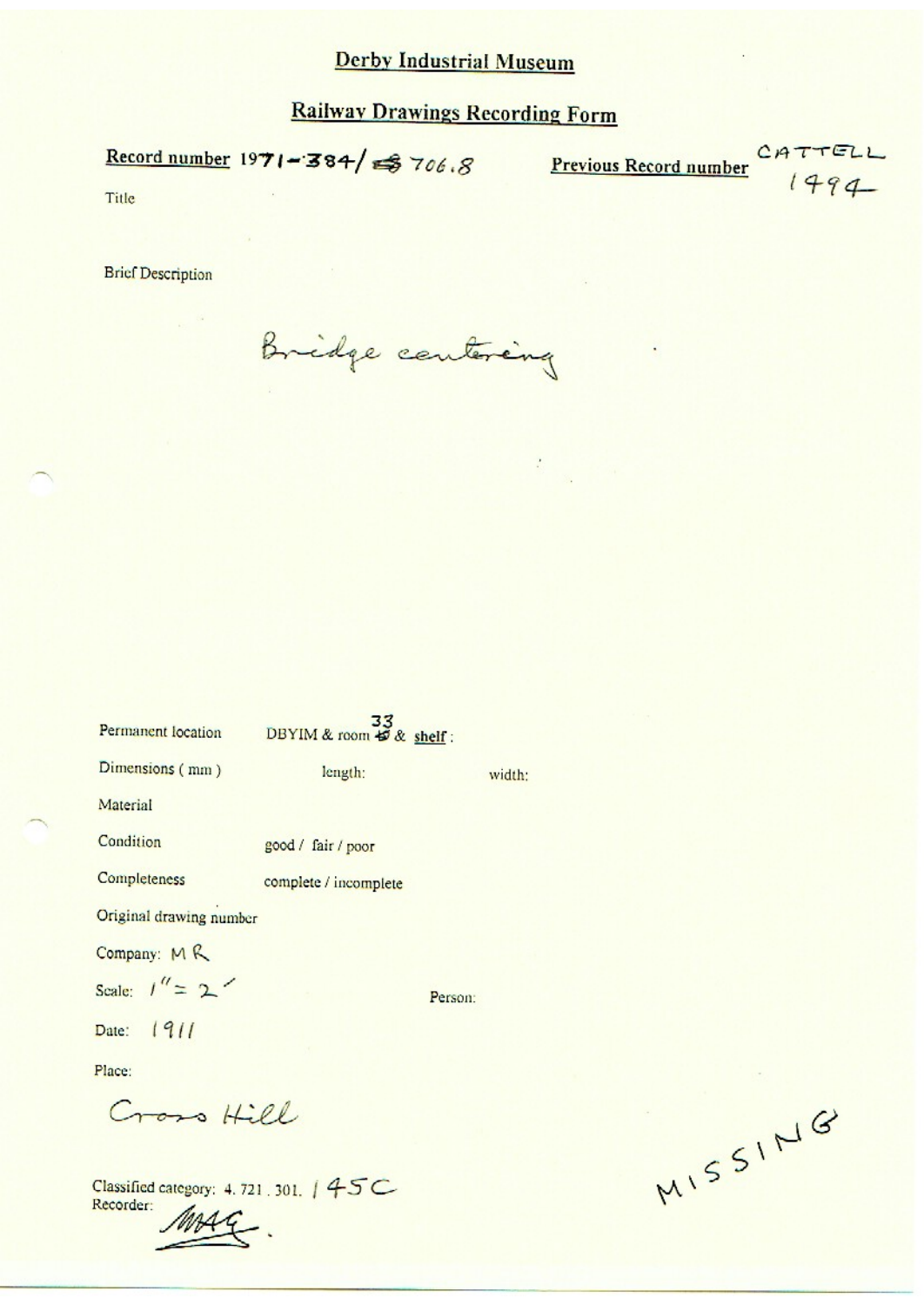#### **Railway Drawings Recording Form**

Previous Record number # RP 1 32/305 Record number 1997-5/271.11 Title M.R. CROSSHILL - CENTERING FOR BRIDGE NO 11.

**Brief Description** 



Permanent location

DBYIM & room 49 & shelf:  $69$ 

Dimensions (mm)

length:  $950$  width: 610

Material Condition

Tracing folice good / fair froor

Completeness

complete / incomplete

Original drawing number

Company:

Scale:  $\frac{1}{2}$  =  $1$  F o o T

Person:  $T_s S. L$ 

Date:  $M = k \cdot |q|$ 

Place:

mondill a Coder

Classified category: 4, 721, 301, 45C Recorder:  $MIR$   $50 - 97$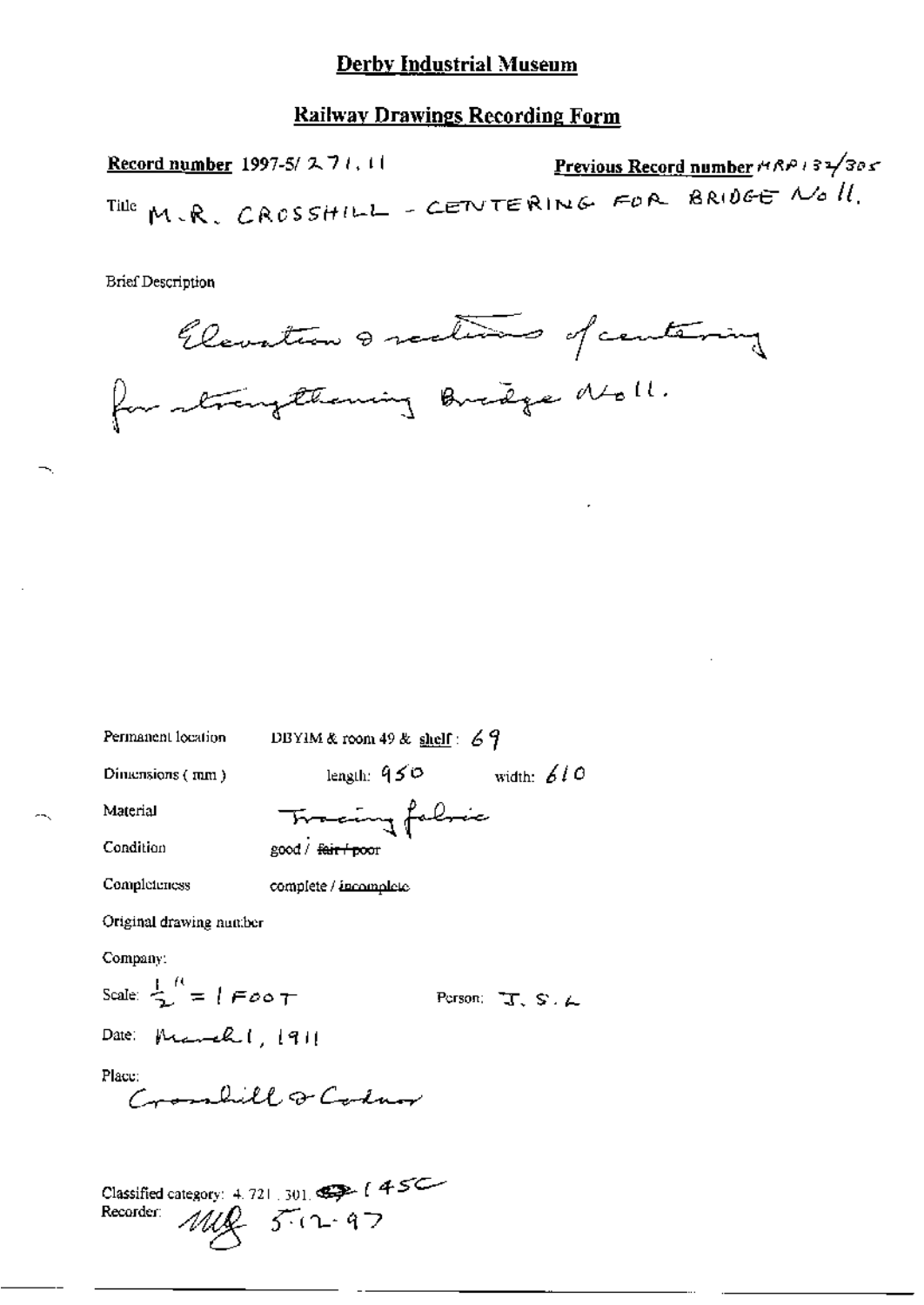# **Railway Drawings Recording Form**

#### Record number 1997-5/14-6

Previous Record number MRP132/153

Title

**Brief Description** 

Plan showing track, road, overbridge NoT, and station platform and other buildings

DBYIM & room 49 & shelf :  $\frac{1}{2}$ Permanent location tength:  $54-0$  width:  $375$ Dimensions (rom) Paper on folocie Material Condition  $good / 4~~air / p~~oor$ complete / incomplete-Completeness  $384, xv11.97$ Original drawing number Company:  $M_{\text{R}}$  $1'' = 40$  FEET Person: Scale: Date: Place: Crosshill and Codman States Classified category: 4, 721, 301, 37 (45C) Recorder: *Utt*<sub>g</sub> 16/9/97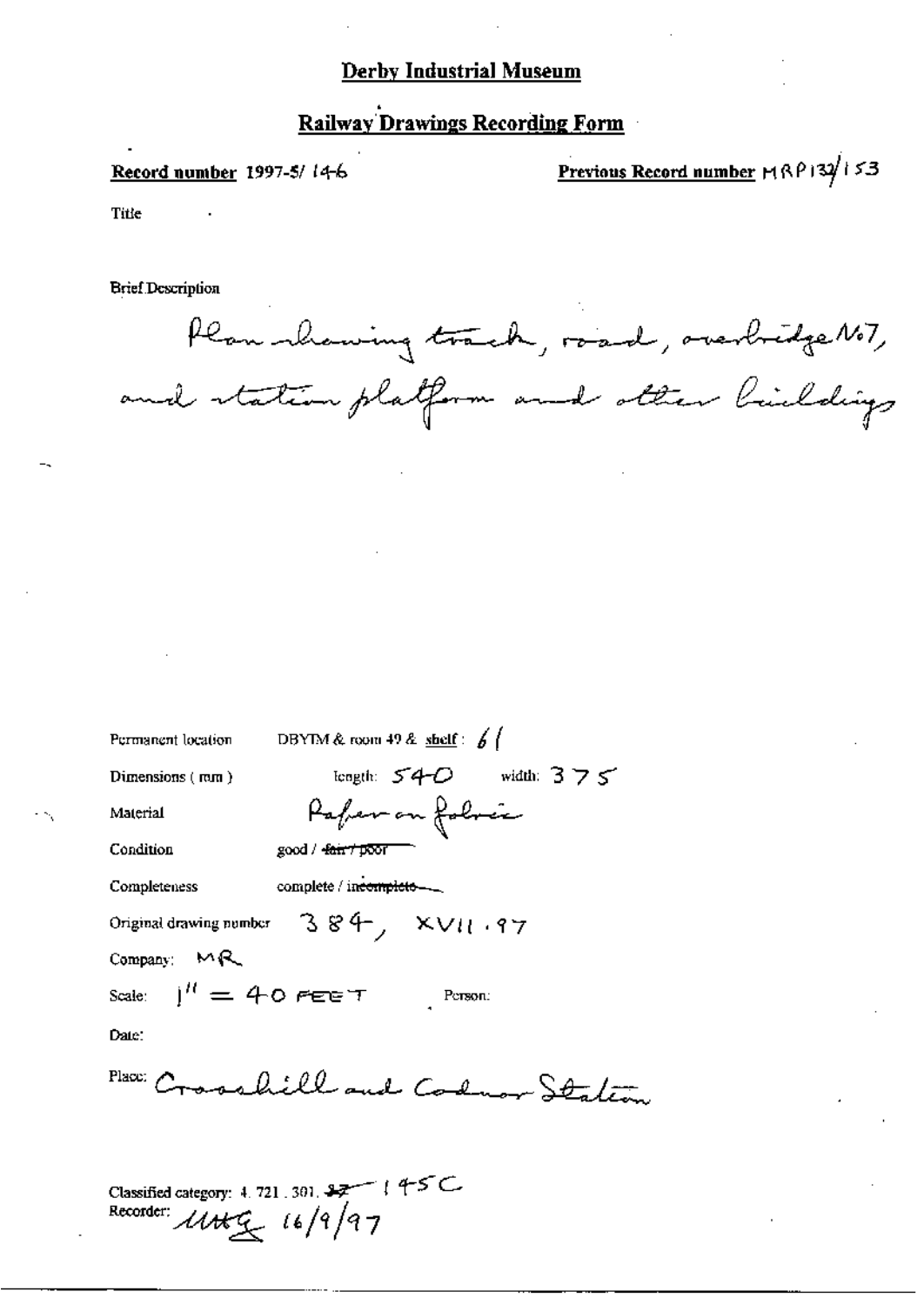# **Railway Drawings Recording Form**

# Record number 1997-5/430

Previous Record number HRP132 / 977

Title

$$
\mathsf{R1PLEY}
$$

**Brief Description** 

 $\leq$ 

| Permanent location     | DBYIM & room $49$ & shelf : $7$ $\overline{7}$           |                 |
|------------------------|----------------------------------------------------------|-----------------|
| Distensions (mm)       | length: $660$ width: $5/5$                               |                 |
| Material               | Papermilabrée                                            |                 |
| Condition              | good / tair / poor                                       |                 |
| Completeness           | complete / incomplete.                                   |                 |
|                        | Original drawing number $98 \text{ W}$ , $592 \text{ W}$ |                 |
| Company: MA            |                                                          |                 |
| Scale: $1'' = 40$ FEET |                                                          | Person: $C = D$ |
| Date: May 1890         |                                                          |                 |
| Place:                 |                                                          |                 |
| Ripley                 |                                                          |                 |

Classified category: 4.721.301. 12 (450)<br>Recorder:  $\angle 44\frac{3}{2}$  (3/3/1998)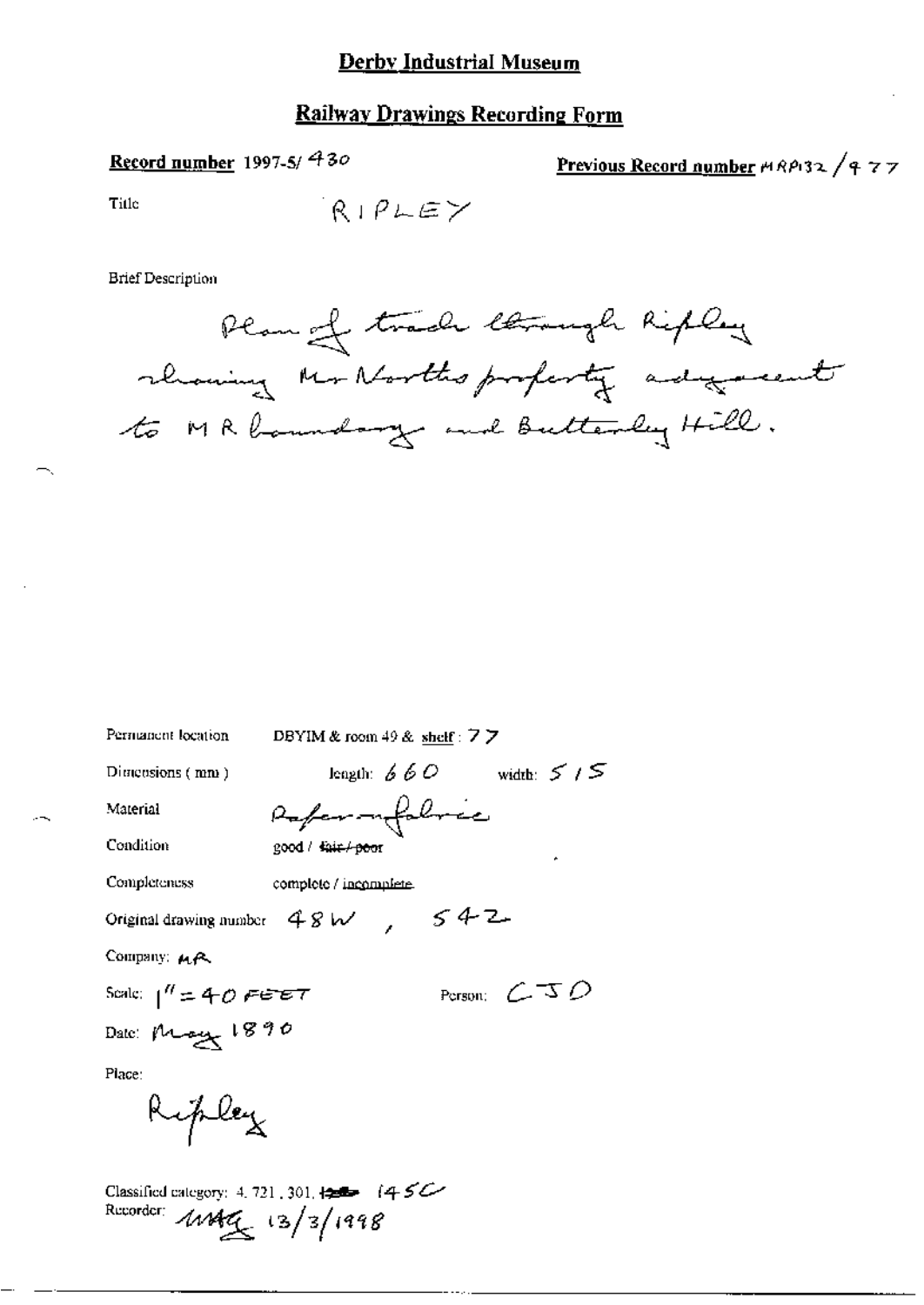#### **Railway Drawings Recording Form**

 $M, R$ 

Record number 1997-5/285

Previous Record number  $A A P$  (32/319)

**Title** 

RIPLEY AND HEANDA EXT<sup>AS</sup> RYNOL

**Brief Description** 



| Permanent location                                                                             | DBYIM & room 49 & shelf: $69$   |            |
|------------------------------------------------------------------------------------------------|---------------------------------|------------|
| Dimensions (mm)                                                                                | length: $970$                   | width: 660 |
| Material                                                                                       | Kapev                           |            |
| Condition                                                                                      | good / <del>fair / poor -</del> |            |
| Completeness                                                                                   | complete / incomplete           |            |
| Original drawing number                                                                        | 383                             |            |
| Company: $M2$                                                                                  |                                 |            |
| Scale: $l'' = 20$ Ferst T                                                                      |                                 | Person:    |
| Date:                                                                                          |                                 |            |
| Place:                                                                                         |                                 |            |
| Ripley                                                                                         |                                 |            |
|                                                                                                |                                 |            |
| Classified category: $4.721.301.$ $\Longleftrightarrow$ $1.45C -$<br>Recorder: $\mu\mu$ 9.1.98 |                                 |            |
|                                                                                                |                                 |            |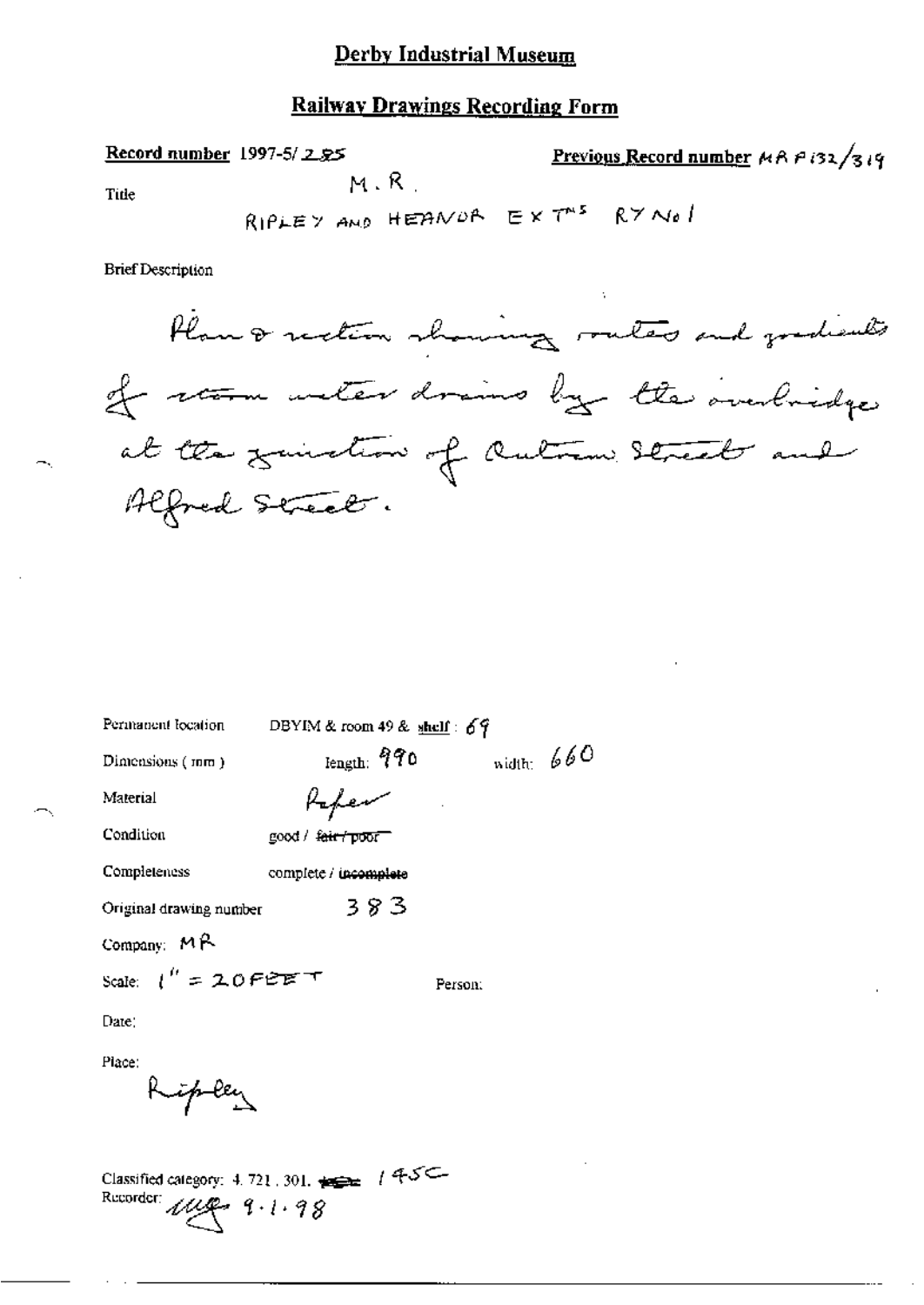### **Railway Drawings Recording Form**

#### Record number 1997-5/63

Previous Record number  $\mu$ RP132/56

Title

 $RIPLEY$ NEW STATION

**Brief Description** 

Plan of roads, profesty & land at its of

| Permanent location       | DBYIM & room 49 & shelf: $56$ |                               |
|--------------------------|-------------------------------|-------------------------------|
| Dimensions (mm)          | length: $635$                 | width: $5/0$                  |
| Material                 | Paper in fabrico              |                               |
| Condition                | good / fair + poor -          |                               |
| Completeness             | complete / incomplete-        |                               |
| Original drawing number  | 744                           |                               |
| Company: $H \uparrow$    |                               |                               |
| Scale: $1'' = 40$ $\sim$ |                               | Person: $C \mathbb{T} \omega$ |
| Date: Dece1889           |                               |                               |
| Place:                   |                               |                               |
| Keplug                   |                               |                               |

Classified category: 4, 721, 301, 1 4 5 C. Recorder  $\mu\mu$  4/4/1997

жm,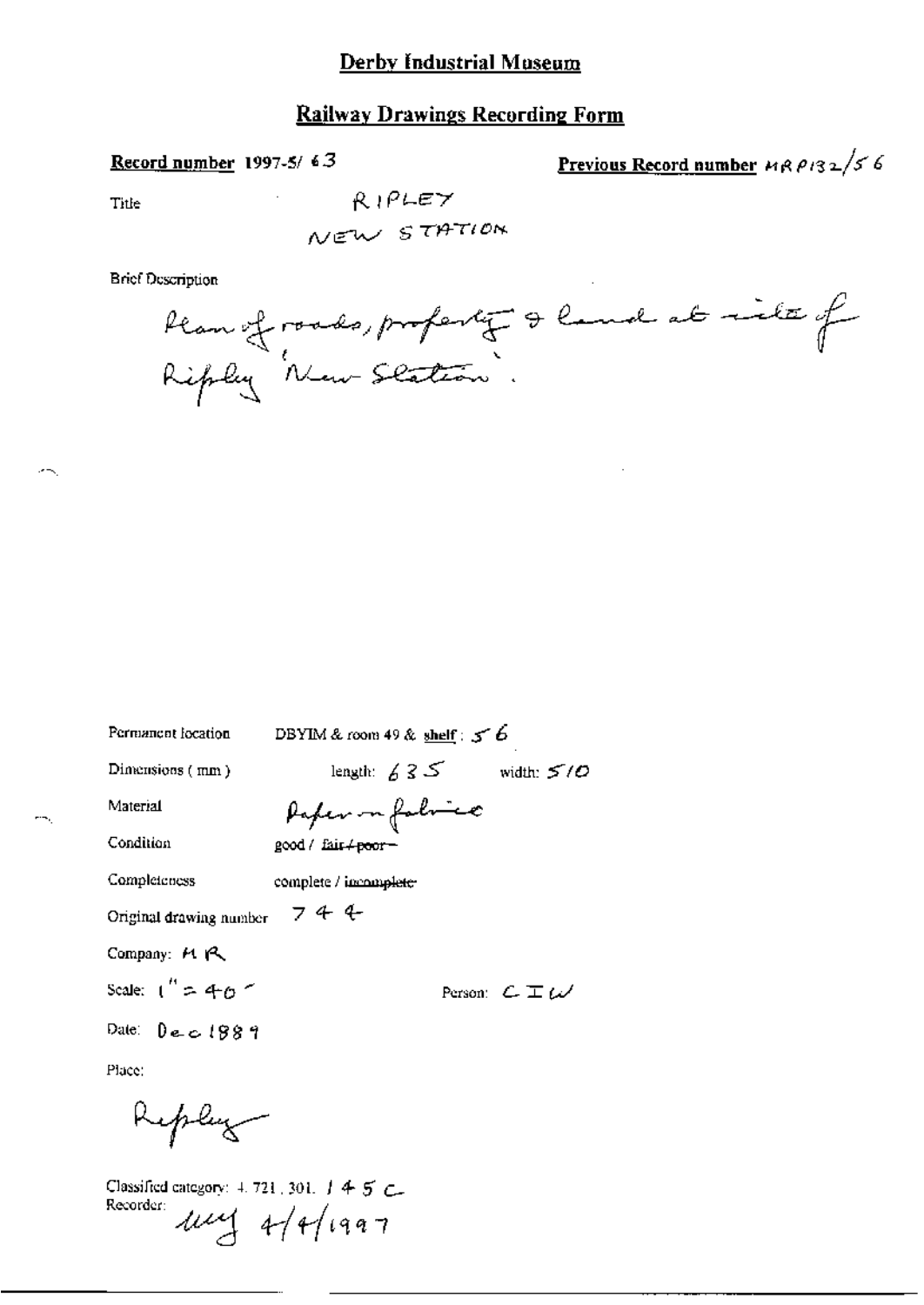## Record number 1997-5/374, (

Previous Record number  $MRPS2/7l$ 

 $\mathbf{L}$ 

Title

**Brief Description** 

Plan of part of road under track at Kiply Stationanca.

Permanent location

DBYIM & room 49 & shelf: 74

776

Person:

 $\mathcal{L}$ 

Dimensions (mm)

length:  $385$  width:  $315$ 

Material

Paper geed / fair / poorn

Condition

Completeness

complete / incomplete

Original drawing number

Company: MR

Scale:  $1'' = 2 \text{ terms}$ 

Date: March 30, 1876

Place:

Ripley

Classified category: 4.721, 301,  $12\pi$ <br>Recorder:<br>  $\mathcal{M}$ H $\left(\frac{17}{2}\sqrt{48}\right)$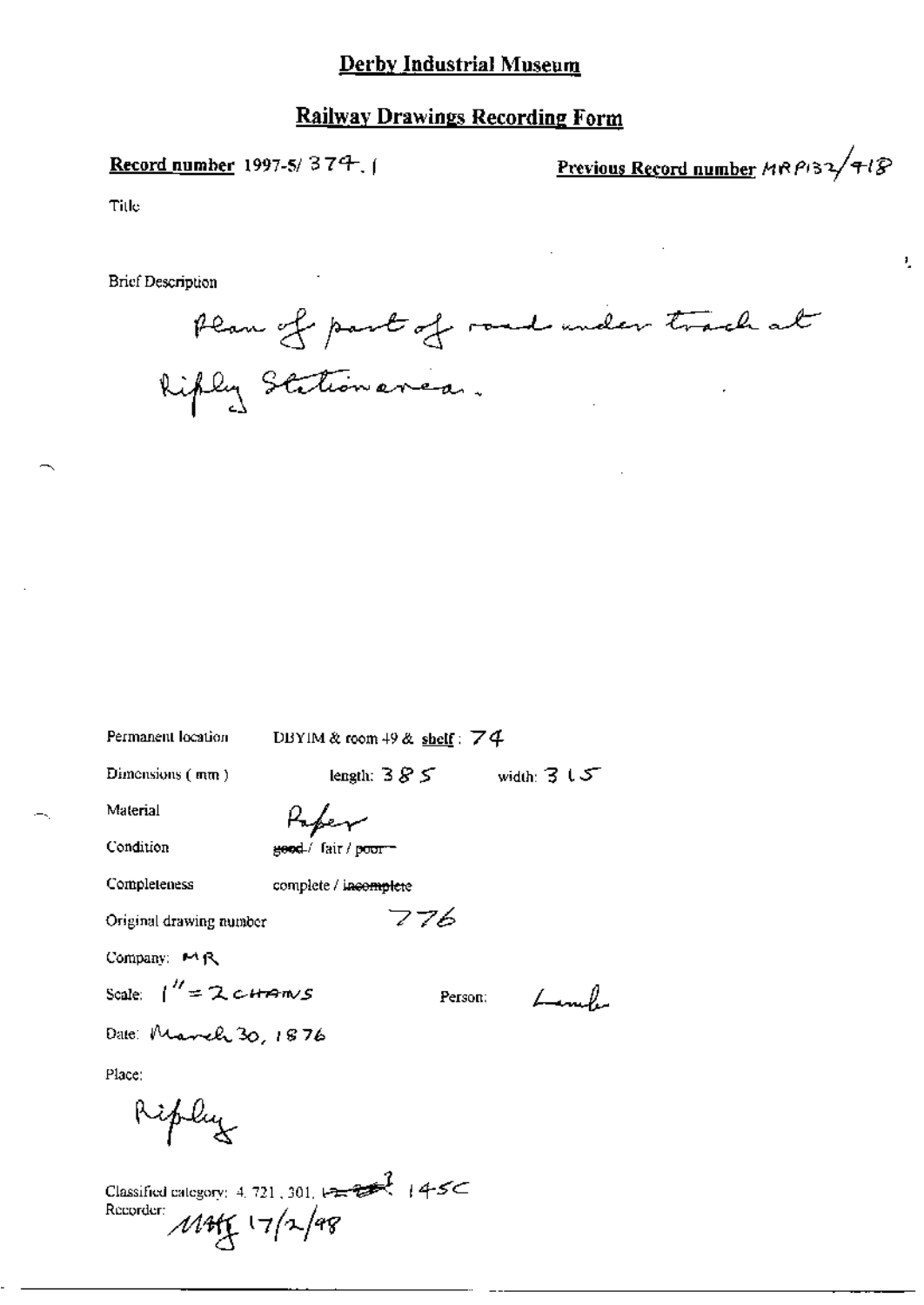Record number 1997-5/374.7

Previous Record number  $MRP13 \sqrt{q-1}$ 

Title

**Brief Description** 

Plan of Coppieshave, passing under track at Ripley Station, with buildings and bemedenies shown on one ride

Permanent location

DEYIM & room 49 & shelf:  $\geq 4$ 

Dimensions (mm)

length:  $450$  width:  $375$ 

Material Condition

Tracing follows good / fair / poer

Completeness

complete / incomplete

Original drawing number

Company: MR

Scale:  $1^{\prime\prime}$  = 2  $cmus$ 

Person:

Date: Progreh 31, 1874

Place:

Ripley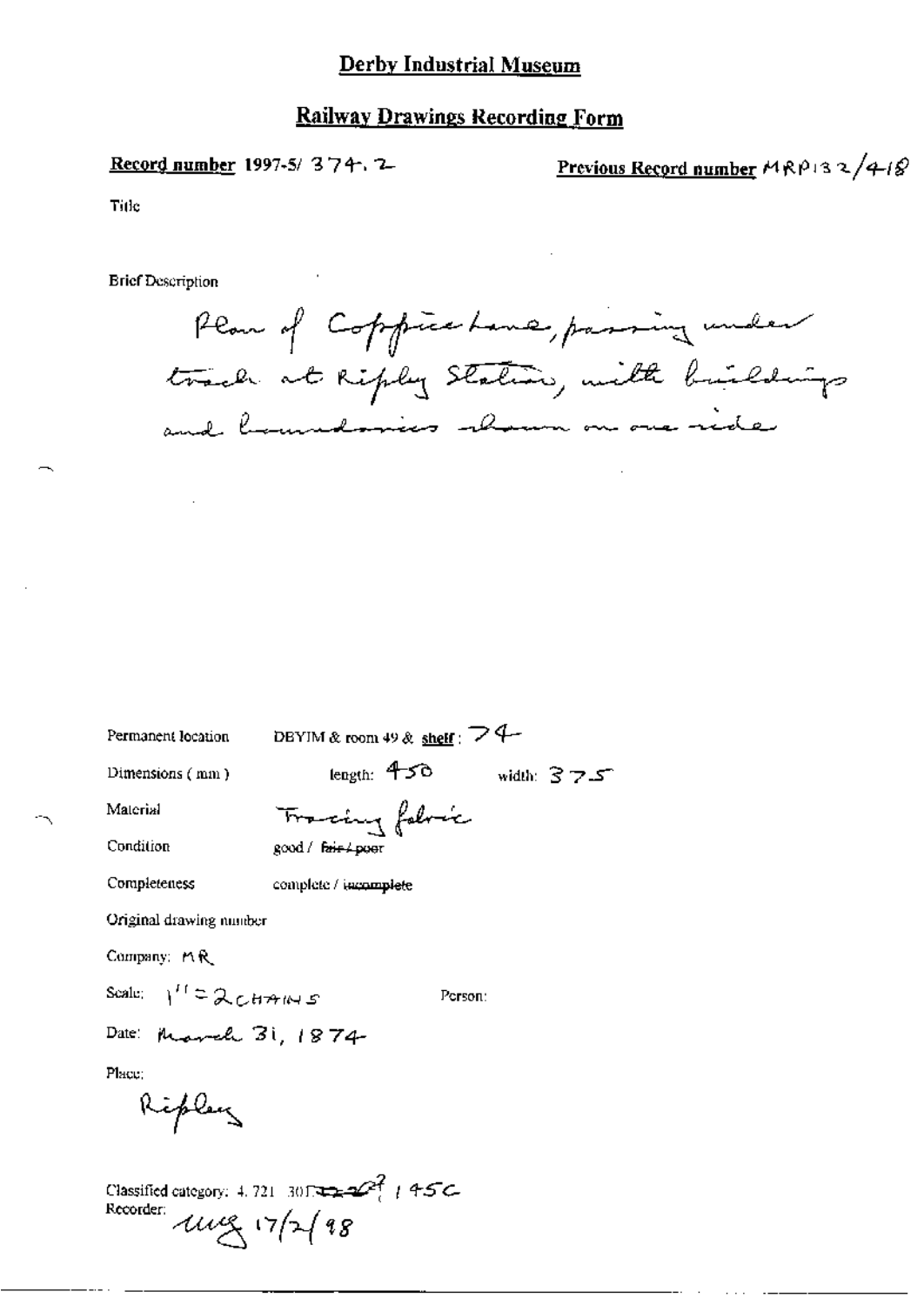Record number  $1997-5/2$ , i Previous Record number  $MRP$ 132/19 Ilkston and Heaver Water Board Title **Brief Description** Plan & elevation of 9 vites above unter mains pass underfour & MR tracks & structures. Walter names - mad. Sites 1. 91325554. Calvert under cattle and pamping staten - neesbook Sete 2. SK 330552. Rife under Cromford Court, beashow Fan ক্তি Holloway to Whatstandwell road. Site 3.55352518. Ballbridge. Under Cromford Come) (120<br>Site 4. Under MR<br>Site 5. Under Cromford Comel Keoduck) (120<br>Site 6. 515378516. Life under road passing under MR (968) 420 P70 Permanent location DBYIM & room 49 & shelf : 54-Dimensions (mm) length:  $140$  width: 6.70 Material Fracing folice Condition good / fair/poor = Completeness complete / incomplete Original drawing number  $9663$ Company. Ilberton & Hermon Water Board Scale: Maps  $1'' = 208.33$  Person: G. HODSON  $SDE'$ : HORIZ ("=30" VERT ("=8', Site 2-9: HORIZ ("=208.33" VERT ("=80" Date:  $16$  Necv  $1901$ Place:

Classified category: 4, 721, 301,  $\sigma\sigma_{y}$ , 96B, 122, 145C, 189A. Recorder: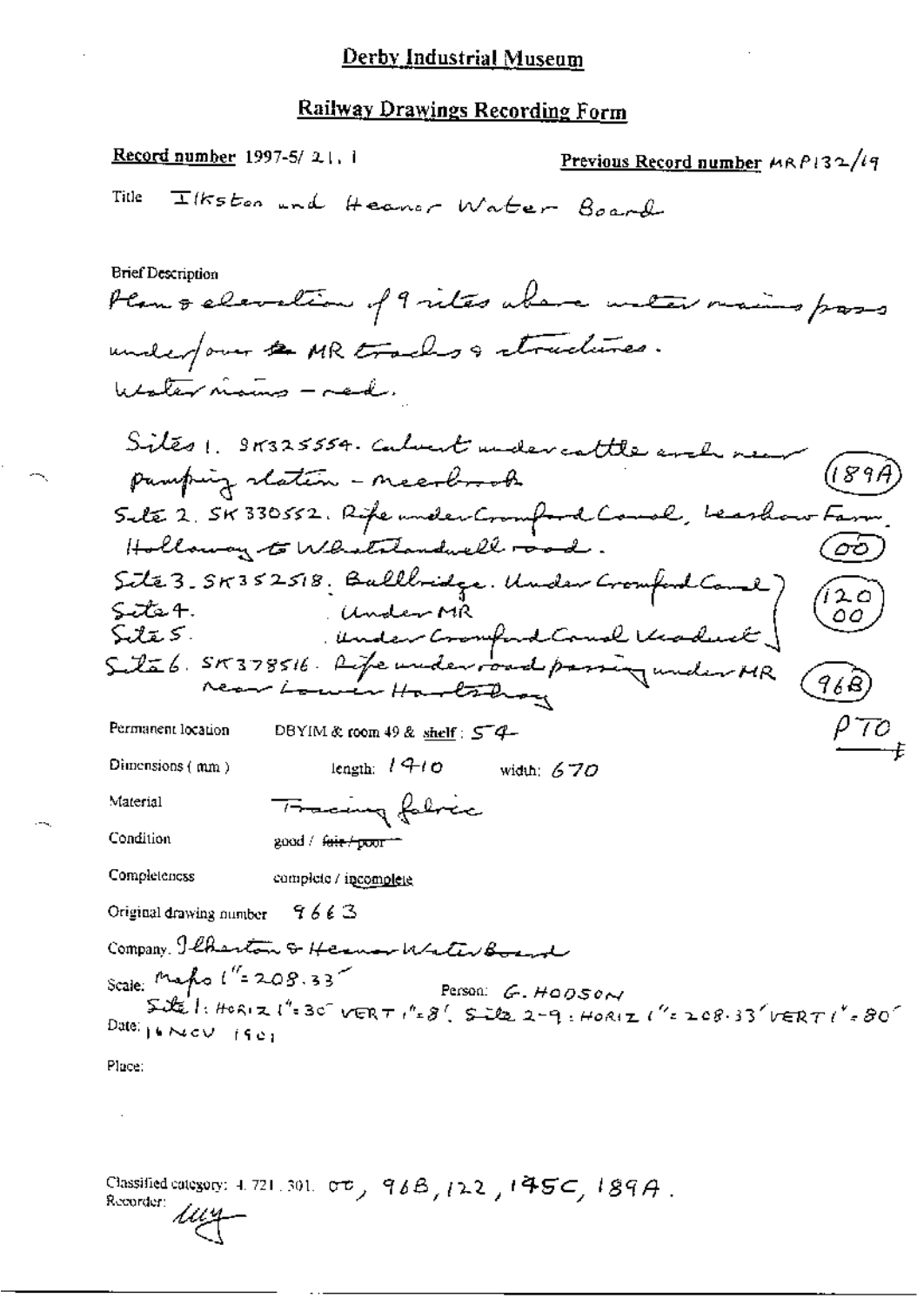#### **Railway Drawings Recording Form**

Record number 1997-5/21, 2

Previous Record number  $MRPI32/19$ 

Title

Ilkston and Heanor Water Board

**Brief Description** 

Blue copy print from 199-5/21, 1

Plan of 9-iles funter pipes.

Permanent location

DBYIM & room 49 & shelf: 54

Dimensions (mm)

length:  $(400 \text{ width: } 650$ 

Material

Condition

Completeness

Paper good air poor brittle

complete / incomplete

Original drawing number

Company:

Scale:

Date:

Person:

Place:

Classified category: 4 721.301. 00, 96B, 122, 145C, 189A Recorder Luy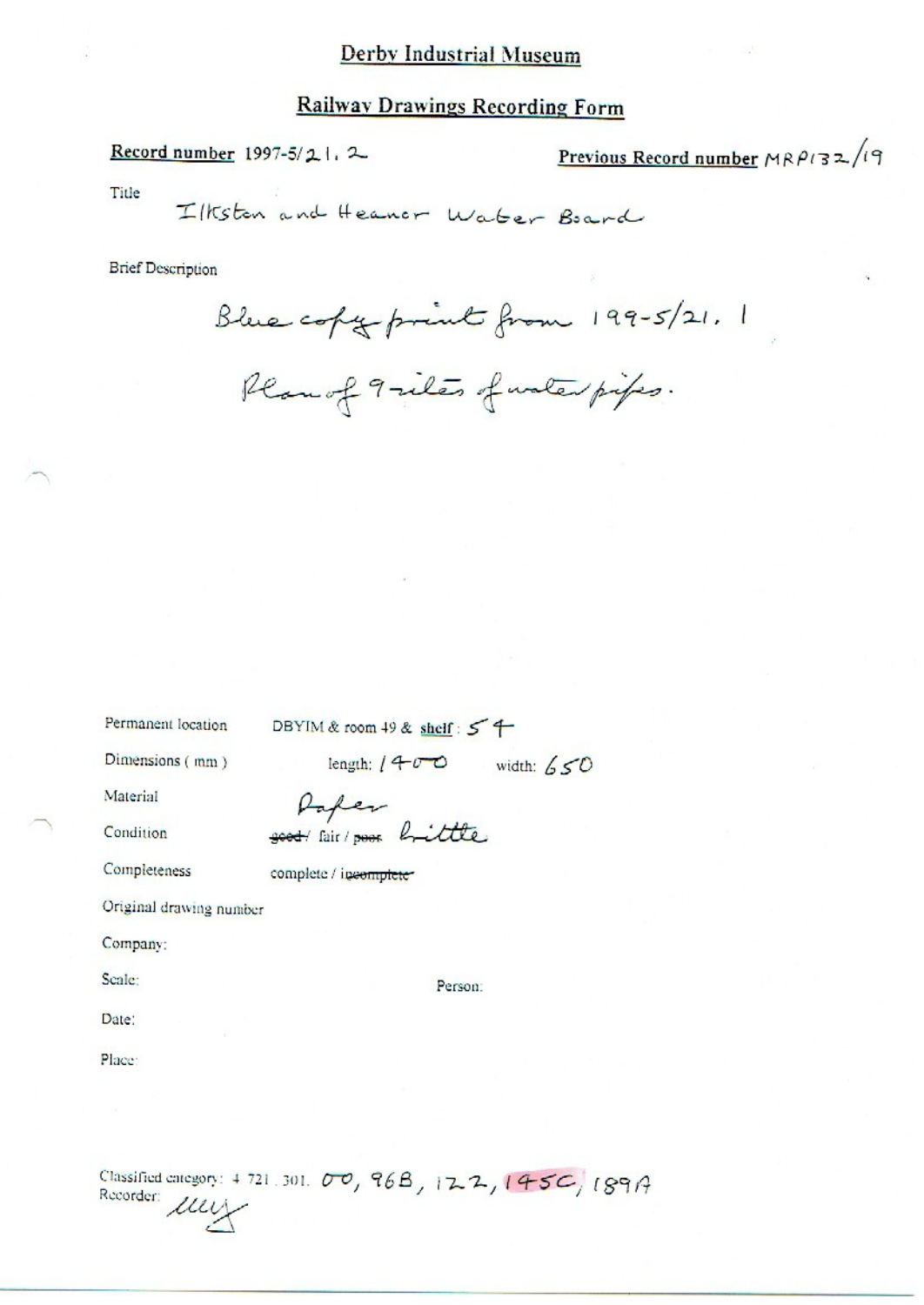# Railway Drawings Recording Form

# Record number 1997-5/21.3

<u>Previous Record number</u>  $MRP/32/19$ 

Title

**Brief Description** 

| Permanent location                                                                                                        | DBYIM & room 49 & shelf: 54     |  |
|---------------------------------------------------------------------------------------------------------------------------|---------------------------------|--|
| Dimensions (mm)                                                                                                           | length: $9.6\,$ S<br>width: 430 |  |
| Material                                                                                                                  | Fracing falvic                  |  |
| Condition                                                                                                                 | good / fair / point             |  |
| Completeness                                                                                                              | complete / incomplete           |  |
| Original drawing number                                                                                                   |                                 |  |
| Company:                                                                                                                  |                                 |  |
| Scale:                                                                                                                    | Person:                         |  |
| Date:                                                                                                                     |                                 |  |
| Place:                                                                                                                    |                                 |  |
|                                                                                                                           |                                 |  |
| Classified category: 4.721, 301, $\sigma$ $\sigma$ , $\overleftrightarrow{\phi}$ (4.5C, 189<br>Recorder:<br>$\mathcal{L}$ |                                 |  |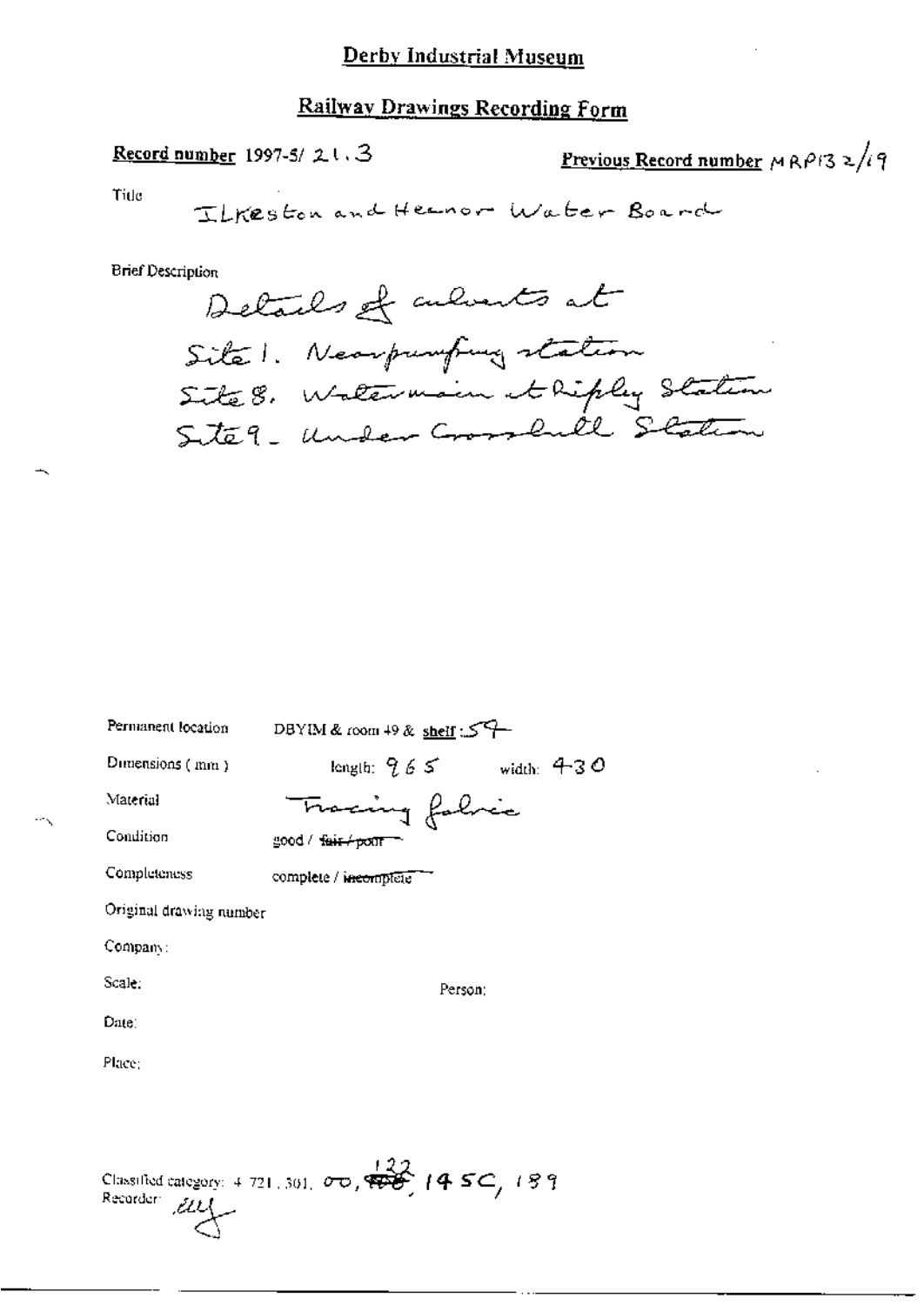# Railway Drawings Recording Form

Record number 1997-5/21.4

Previous Record number  $MRPI32/19$ 

Title

Elkeston end Heaver Water Board

**Brief Description** 

Blue copy point from  $199-5/21.3$ 

| Permanent location      | DBYIM & room 49 & shelf : $54$ |
|-------------------------|--------------------------------|
| Dimensions (mm)         | length: $975$ width: $925$     |
| Material                |                                |
| Condition               | Refer                          |
| Completeness            | complete / incomplete          |
| Original drawing number |                                |
| Company:                |                                |
| Scale:                  | Person:                        |
| Date:                   |                                |
| Place.                  |                                |
|                         |                                |
|                         |                                |
|                         |                                |

Classified category: 4, 721, 301, 00, 12-2, 14-5⊂, 189 Recorder:<br>Recorder: